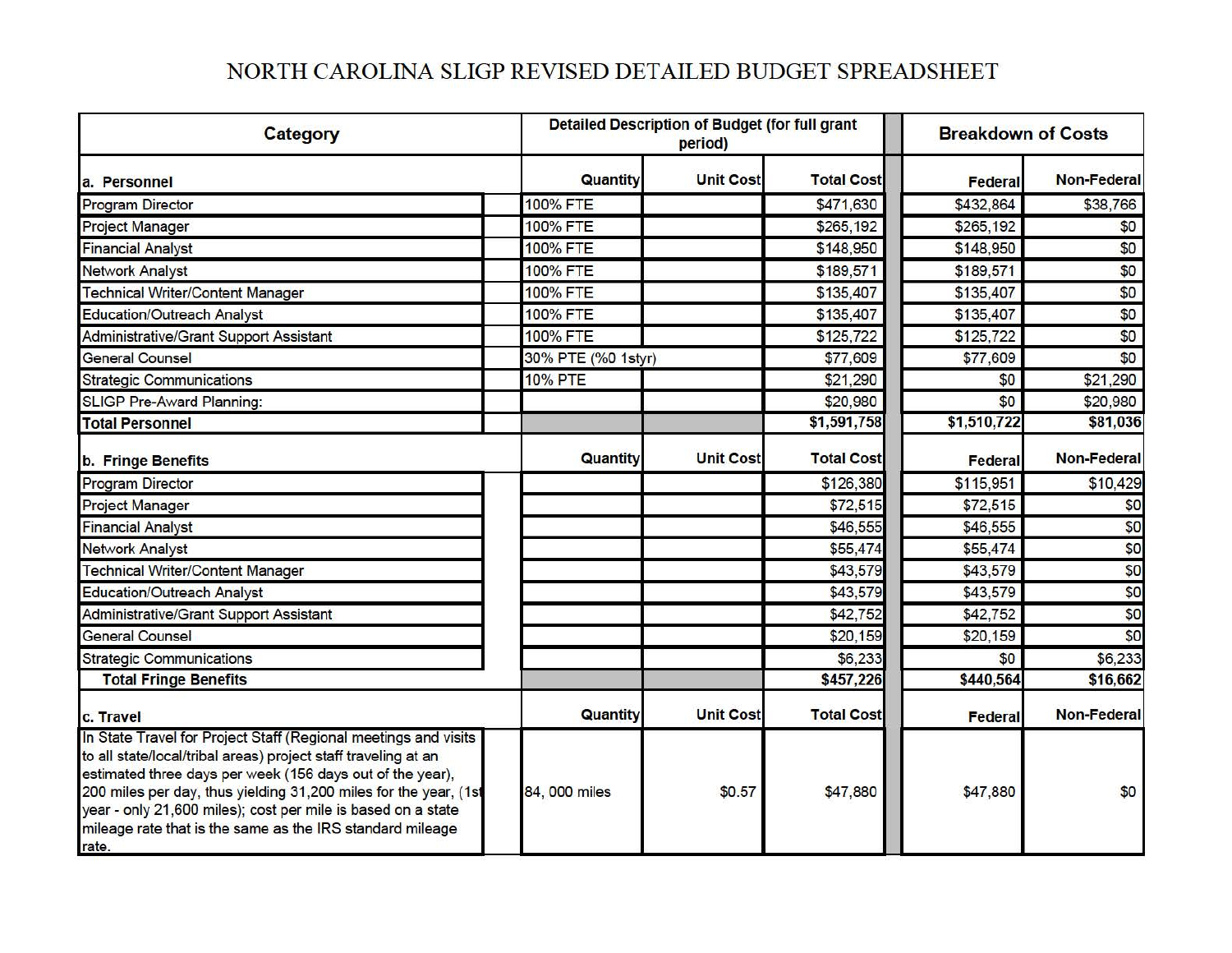| InState Travel for Project staff . Hotel estimated at<br>\$100/night, in-state per-diem at \$38/day for an avg of 3 days,<br>for a total of \$138 per trip.                                                                                                                                           | 190 trips       | \$138.00         | \$26,220          | \$26,220       |                    |
|-------------------------------------------------------------------------------------------------------------------------------------------------------------------------------------------------------------------------------------------------------------------------------------------------------|-----------------|------------------|-------------------|----------------|--------------------|
| In State Travel for Non-Project Staff Partners/Stakeholders,<br>at an estimated reimbursement level of \$150/attendee<br>(including documented mileage and overnight<br>accommodations, where necessary).                                                                                             | 1,900 attendees | \$75             | \$142,500         | \$142,500      | \$0                |
| Out of State Travel for Project Staff (FirstNet and NGA<br>conferences/forums and out of state meetings). Airfare is<br>estimated at \$500/ticket; hotel is estimated at \$200/night for 3<br>nights; out-of-state per diem is estimated at \$38.75/day for 3-<br>4 days, for a total of \$1,200/trip | 18 person-trips | \$1,200          | \$21,600          | \$21,600       | \$0                |
| June 2013 FirstNet Regional Workshop-Pre-Award 9<br>individuals attended workshop. Actual Total expense is<br>reflected.                                                                                                                                                                              | 9 person-trips  | \$695            | \$6,258           | \$6,258        | \$0                |
| <b>Total Travel</b>                                                                                                                                                                                                                                                                                   |                 |                  | \$244,458         | \$244,458      | \$0                |
| d. Equipment                                                                                                                                                                                                                                                                                          | Quantity        | <b>Unit Cost</b> | <b>Total Cost</b> | <b>Federal</b> | <b>Non-Federal</b> |
| N/A                                                                                                                                                                                                                                                                                                   |                 | \$0              | \$0               | \$0            | \$0                |
| <b>Total Equipment</b>                                                                                                                                                                                                                                                                                |                 |                  | \$0               | \$0            | \$0                |
| e. Supplies                                                                                                                                                                                                                                                                                           | Quantity        | <b>Unit Cost</b> | <b>Total Cost</b> | <b>Federal</b> | <b>Non-Federal</b> |
| <b>Network Printer</b>                                                                                                                                                                                                                                                                                |                 | \$4,956          | \$4,956           | \$4,956        | \$0                |
| Copier                                                                                                                                                                                                                                                                                                |                 | \$4,950          | \$4,950           |                | \$4,950            |
| Laptops                                                                                                                                                                                                                                                                                               |                 | \$1,500          | \$10,500          | \$0            | \$10,500           |
| <b>Desk Phones</b>                                                                                                                                                                                                                                                                                    |                 | \$250            | \$1,750           |                | \$1,750            |
| Cellphone Lease for project team                                                                                                                                                                                                                                                                      | 230             | \$45             | \$10,350          | \$7,560        | \$2,790            |
| <b>Data Collection Equipment</b><br><b>Cameras/GPS Devices</b>                                                                                                                                                                                                                                        | 5               | \$300            | \$1,500           | \$0            | \$1,500            |
| Office Supplies budgeted at \$125/month for 36 months                                                                                                                                                                                                                                                 | 36 months       | \$125            | \$4,500           | \$3,000        | \$1,500            |
| <b>Training Material/Printing</b>                                                                                                                                                                                                                                                                     | 130,000 pages   | \$0.10           | \$13,000          | \$13,000       | \$0                |
| <b>Total Supplies</b>                                                                                                                                                                                                                                                                                 |                 |                  | \$51,506          | \$28,516       | \$22,990           |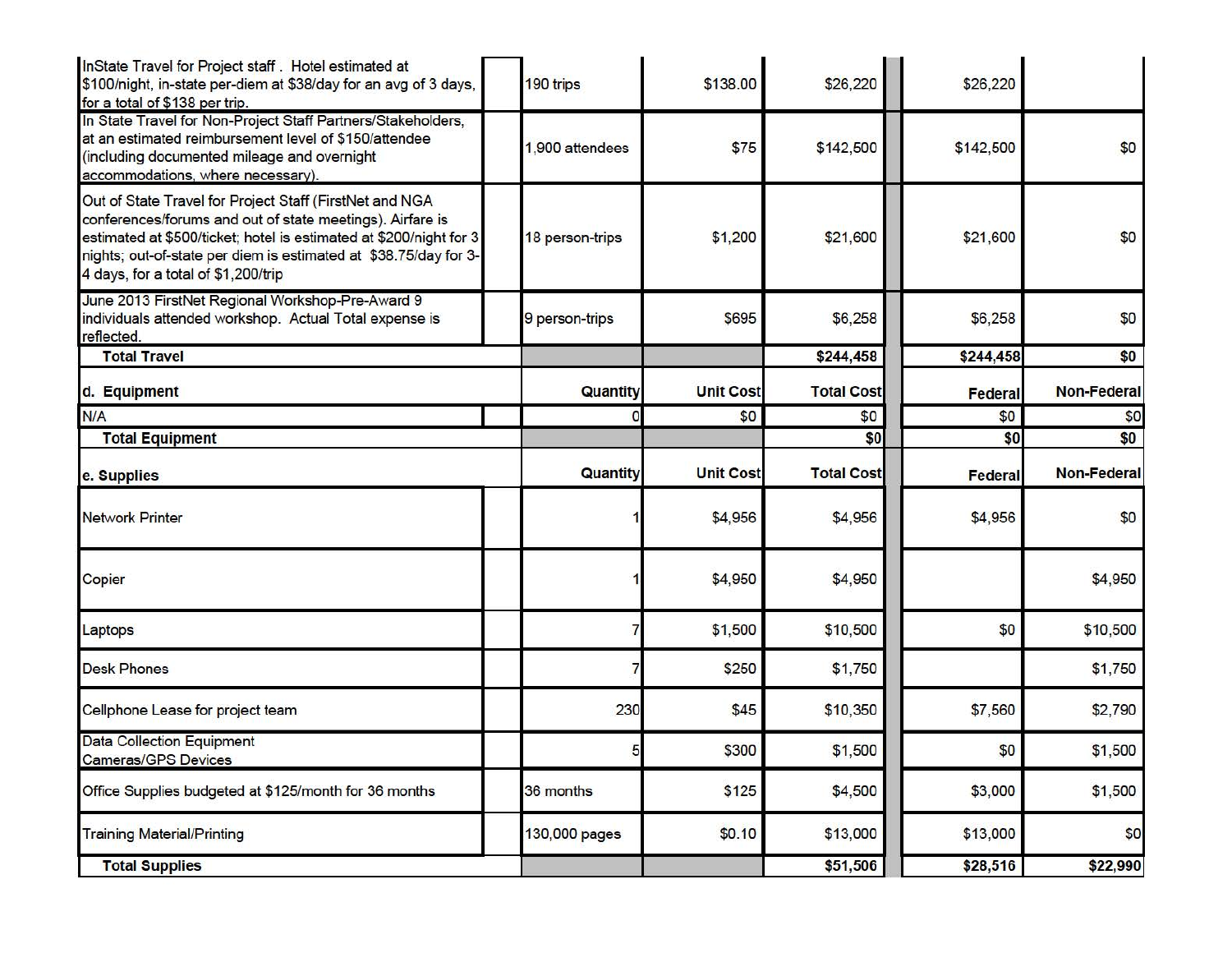| f. Contractual                                                                                                                                                        | Quantity  | <b>Unit Cost</b> | <b>Total Cost</b> | <b>Federal</b> | <b>Non-Federal</b> |
|-----------------------------------------------------------------------------------------------------------------------------------------------------------------------|-----------|------------------|-------------------|----------------|--------------------|
| <b>Contractual Services</b>                                                                                                                                           | O         | \$0              | \$1,345,500       | \$835,500      | \$510,000          |
| Local cooperative efforts for development of MOUs                                                                                                                     |           |                  | \$50,000          | \$50,000       |                    |
| <b>Total Contractual</b>                                                                                                                                              |           |                  | \$1,395,500       | \$885,500      | \$510,000          |
|                                                                                                                                                                       |           |                  |                   |                |                    |
| g. Construction                                                                                                                                                       | Quantity  | <b>Unit Cost</b> | <b>Total Cost</b> | <b>Federal</b> | <b>Non-Federal</b> |
| N/A                                                                                                                                                                   |           | \$0              | \$0               | \$0            | \$0                |
| <b>Total Construction</b>                                                                                                                                             |           |                  | \$0               | \$0            | \$0                |
| h. Other                                                                                                                                                              | Quantity  | <b>Unit Cost</b> | <b>Total Cost</b> | Federal        | <b>Non-Federal</b> |
| Data Service/IT Maintenance for the equivalent of 7<br>positions(avg. \$9,271.41 per person for 3 years).                                                             |           | \$9,271          | \$64,900          | \$0            | \$64,900           |
| Hosting Services Hosting for databases, web pages, social<br>media for 33 months (avg \$1,809 per month)                                                              | 33        | \$1,809          | \$59,700          | \$0            | \$59,700           |
| In-State Meetings Total of 38 meetings are anticipated in all<br>three regions of the state; each meeting at \$2,000 for venue<br>cost and display and exhibit costs. | 38        | \$2,000          | \$76,000          | \$38,000       | \$38,000           |
| <b>Office Lease</b>                                                                                                                                                   | 36 months |                  | \$55,328          | \$55,328       | \$0                |
| Office Furniture for 7 Employees                                                                                                                                      |           | \$2,000.00       | \$14,000          |                | \$14,000           |
| SLIGP Pre-Award Planning: Chuck Robinson (local<br>government employee) Quantity is hours worked, Unit Cost is<br>hourly rate                                         |           | \$73.95          | \$296             | \$0            | \$296              |
| <b>Total Other</b>                                                                                                                                                    |           |                  | \$270,224         | \$93,328       | \$176,896          |
| <b>Total Direct Charges</b>                                                                                                                                           |           |                  | \$4,010,672       | \$3,203,088    | \$807,584          |
| <b>Indirect Costs</b><br>i.                                                                                                                                           | Quantity  | <b>Unit Cost</b> | <b>Total Cost</b> | <b>Federal</b> | <b>Non-Federal</b> |
| N/A                                                                                                                                                                   |           | \$0              | \$0               | \$0            | \$0                |
| <b>Total Indirect</b>                                                                                                                                                 |           |                  |                   |                |                    |
| <b>TOTALS</b>                                                                                                                                                         |           |                  | \$4,010,672       | \$3,203,088    | \$807,584          |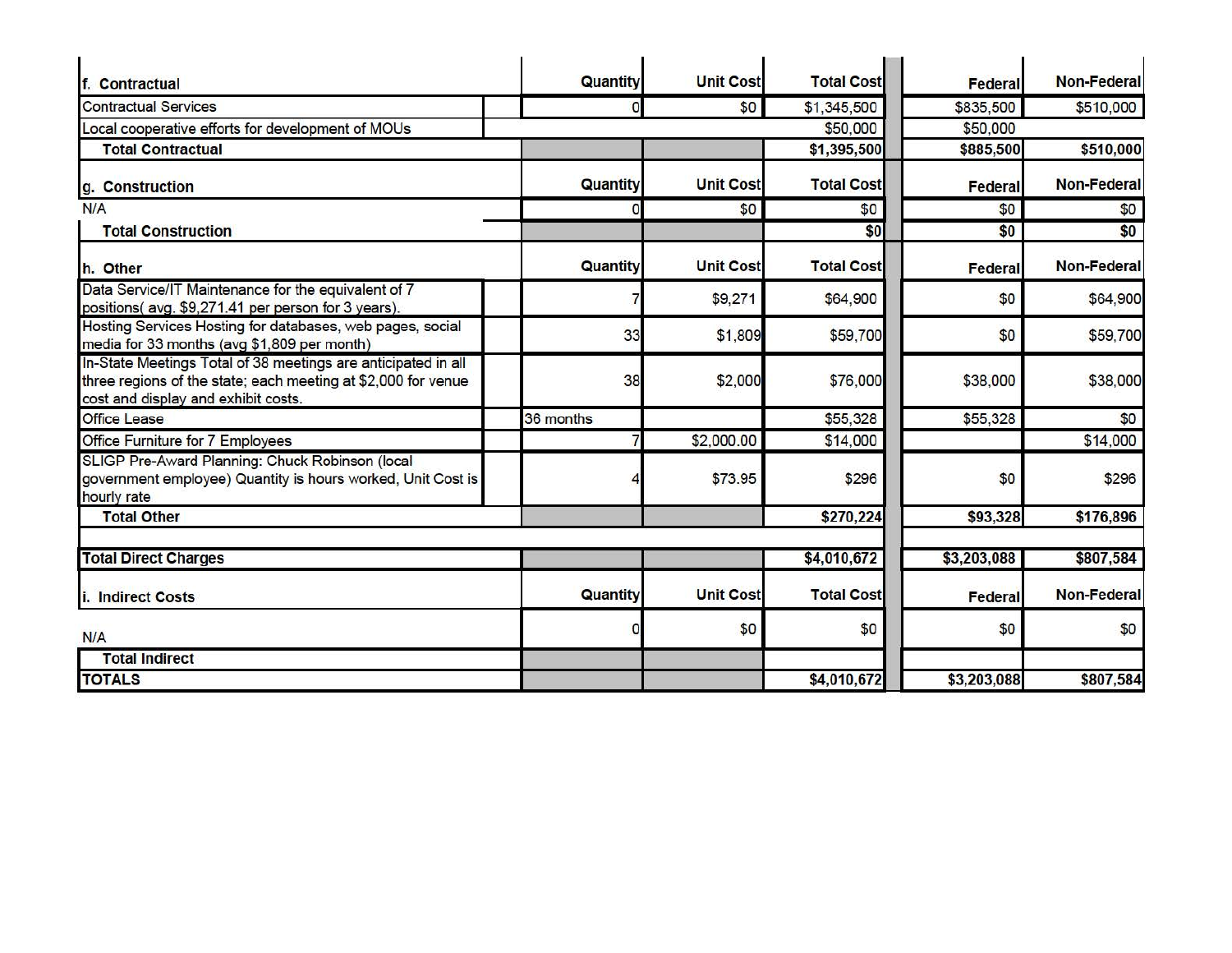#### **STATE OF NORTH CAROLINA**

#### **STATE AND LOCAL IMPLEMENTATION GRANT PROGRAM (SLIGP)**

#### **Budget Revision Justification Narrative**

#### **November 20, 2013**

#### **REVISED BUDGET JUSTIFICATION NARRATIVE**<sup>1</sup>

#### **Personnel**

#### **Awarded:**

|                    | 1 <sup>st</sup> Year | 2 <sup>nd</sup> Year | $3rd$ Year | <b>All 3 Years</b> |
|--------------------|----------------------|----------------------|------------|--------------------|
| Federal            | \$581,344            | \$602,273            | \$610,404  | \$1,794,021        |
| <b>Non-Federal</b> | \$44,980             | \$24,334             | \$24,662   | \$93,976           |
| Total              | \$626,324            | \$626,607            | \$635,066  | \$1,887,997        |

#### **Revised:**

|                    | 1 <sup>st</sup> Year | 2 <sup>nd</sup> Year | $3rd$ Year | <b>All 3 Years</b> |
|--------------------|----------------------|----------------------|------------|--------------------|
| Federal            | \$376,508            | \$563,305            | \$570,909  | \$1,510,722        |
| <b>Non-Federal</b> | \$66,746             | \$7,097              | \$7,193    | \$81,036           |
| <b>Total</b>       | \$443,254            | \$570,402            | \$578,102  | \$1,591,758        |

See the Revised Detailed Budget Spreadsheet for calculations.

#### **EXPLANATION:**

 $\overline{a}$ 

- 1. All the salaries for the full-time positions, with the exception of the Program Director, were pro-rated to reflect delays in the award and hiring process.
- 2. Use of a General Counsel on a part-time basis was removed for the  $1<sup>st</sup>$  year.
- 3. Use of the Strategic Communications position on a part-time basis was reduced to 10%.

 $<sup>1</sup>$  Note: cost figures, with the exception of unit costs, in this narrative and in the accompanying spreadsheet are</sup> rounded to the nearest whole number for ease of reading. The calculations that the figures derive from are made with the benefit of decimal numbers.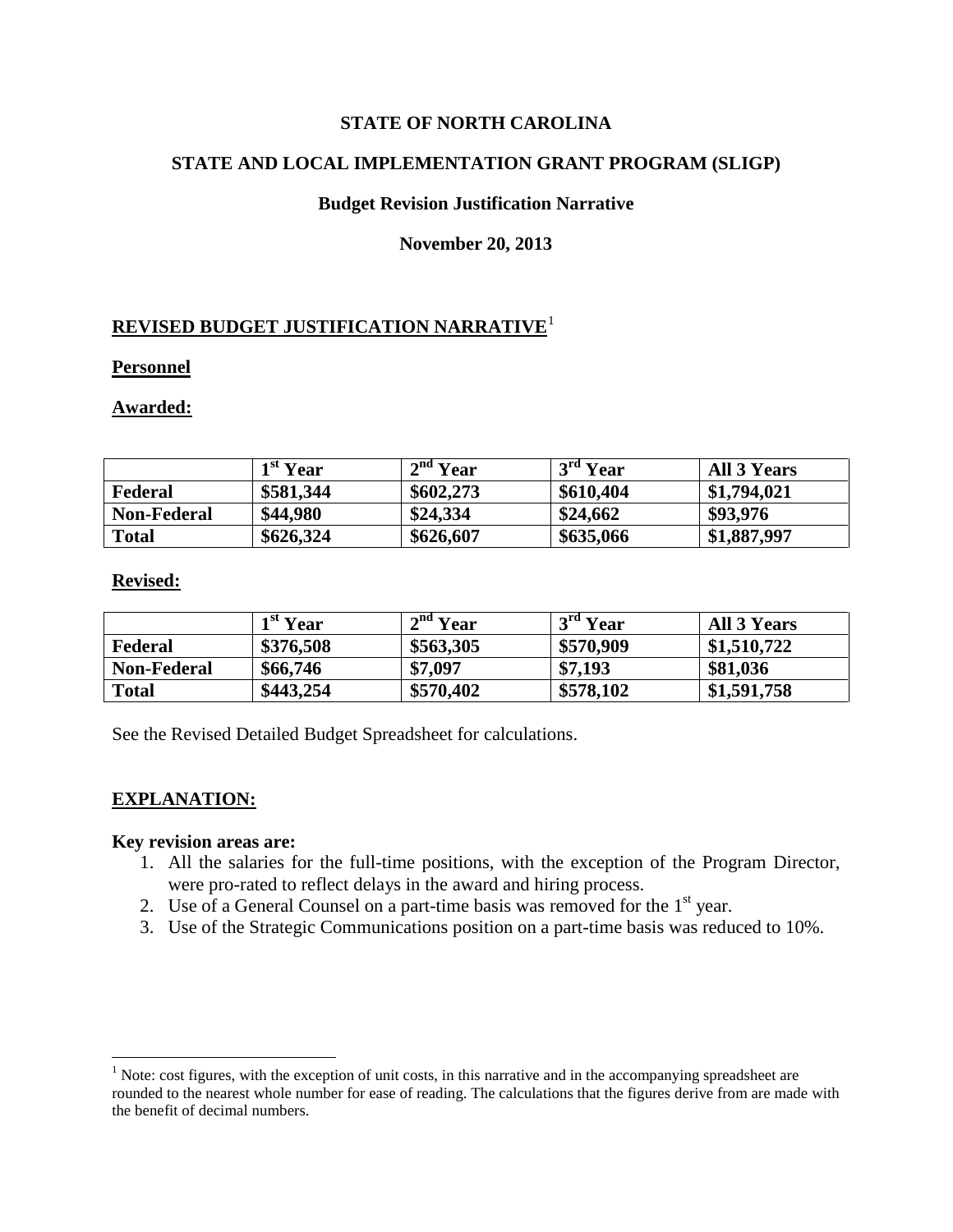## **Fringe Benefits**

## **Awarded:**

|                    | 1 <sup>st</sup> Year | 2 <sup>nd</sup> Year | $3rd$ Year | All 3 Years |
|--------------------|----------------------|----------------------|------------|-------------|
| Federal            | \$162,424            | \$167,403            | \$169,056  | \$498,883   |
| <b>Non-Federal</b> | \$6,828              | \$6,902              | \$6,974    | \$20,704    |
| <b>Total</b>       | \$169,252            | \$174,305            | \$176,030  | \$519,587   |

#### **Revised:**

|                    | 1 <sup>st</sup> Year | $2nd$ Year | $12^{\text{rd}}$ Year | <b>All 3 Years</b> |
|--------------------|----------------------|------------|-----------------------|--------------------|
| Federal            | \$110,929            | \$164,014  | \$165,621             | \$440,564          |
| <b>Non-Federal</b> | \$12,486             | \$2,078    | \$2,098               | \$16,662           |
| <b>Total</b>       | \$123,415            | \$166,092  | \$167,719             | \$457,226          |

See the Revised Detailed Budget Spreadsheet for calculations.

## **EXPLANATION:**

Revisions reflect the adjustments made to align with the adjusted Personnel category.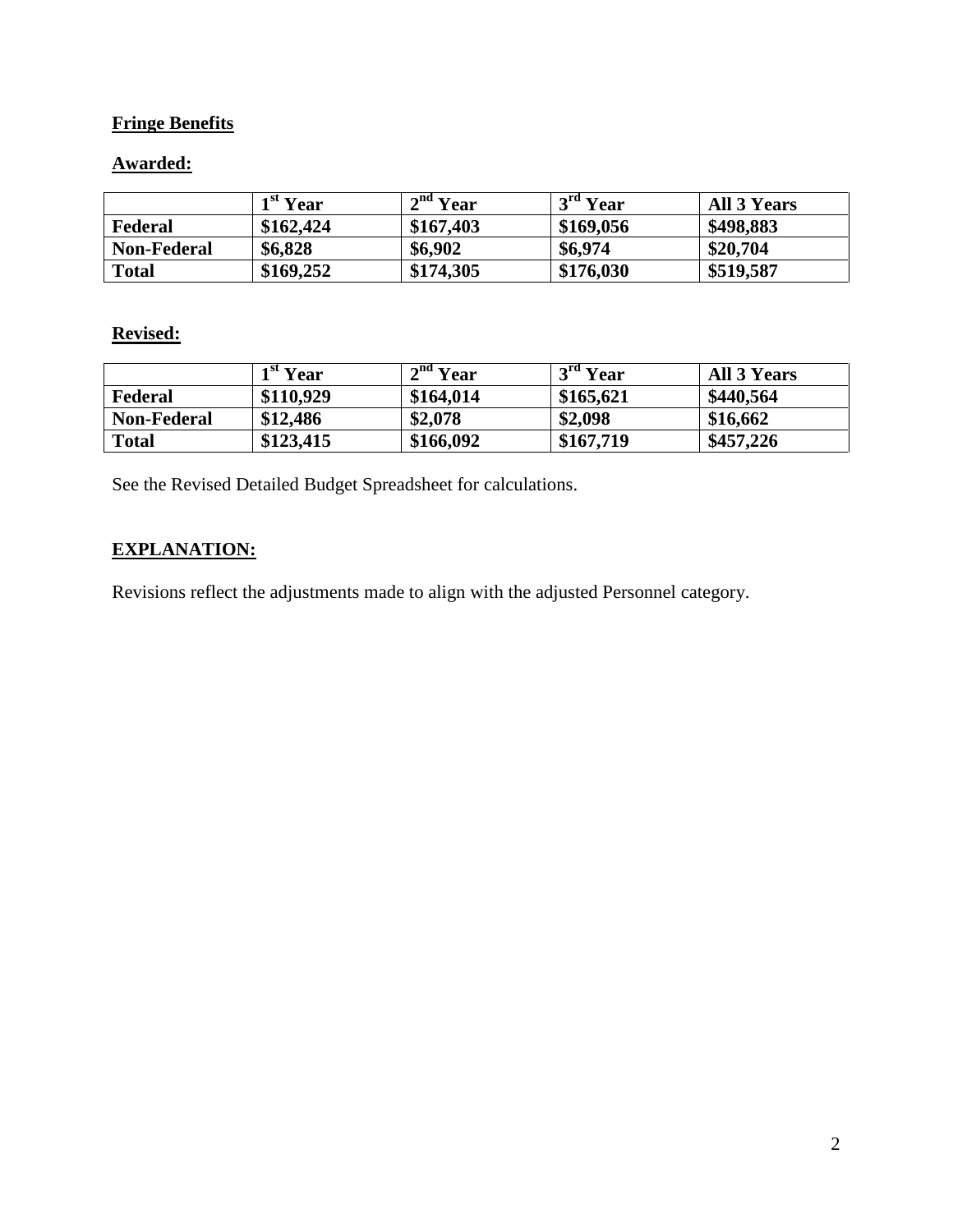## **Travel**

## **Awarded:**

|                    | 1 <sup>st</sup> Year | 2 <sup>nd</sup> Year | $3rd$ Year | <b>All 3 Years</b> |
|--------------------|----------------------|----------------------|------------|--------------------|
| Federal            | \$92,652             | \$75,396             | \$63,396   | \$231,444          |
| <b>Non-Federal</b> | \$0                  | \$0                  | \$0        | \$0                |
| <b>Total</b>       | \$92,652             | \$75,396             | \$63,396   | \$231,444          |

## **Revised:**

|                    | $1st$ Year | $\mathbf{r}$ <sup>nd</sup> Year | $3rd$ Year | <b>All 3 Years</b> |
|--------------------|------------|---------------------------------|------------|--------------------|
| Federal            | \$87,930   | \$78,264                        | \$78,264   | \$244,458          |
| <b>Non-Federal</b> | \$0        | \$0                             | \$0        | \$0                |
| <b>Total</b>       | \$87,930   | \$78,264                        | \$78,264   | \$244,458          |

See the Revised Detailed Budget Spreadsheet for calculations.

## **EXPLANATION:**

- 1. Reduced travel mileage in the  $1<sup>st</sup>$  year due to lack of resources in the first couple of months to commit to outreach efforts.
- 2. Reduction of out-of-state travel for staff for all years.
- 3. Inclusion of staff expenses for in-state travel for all years. This item was overlooked in the original submission.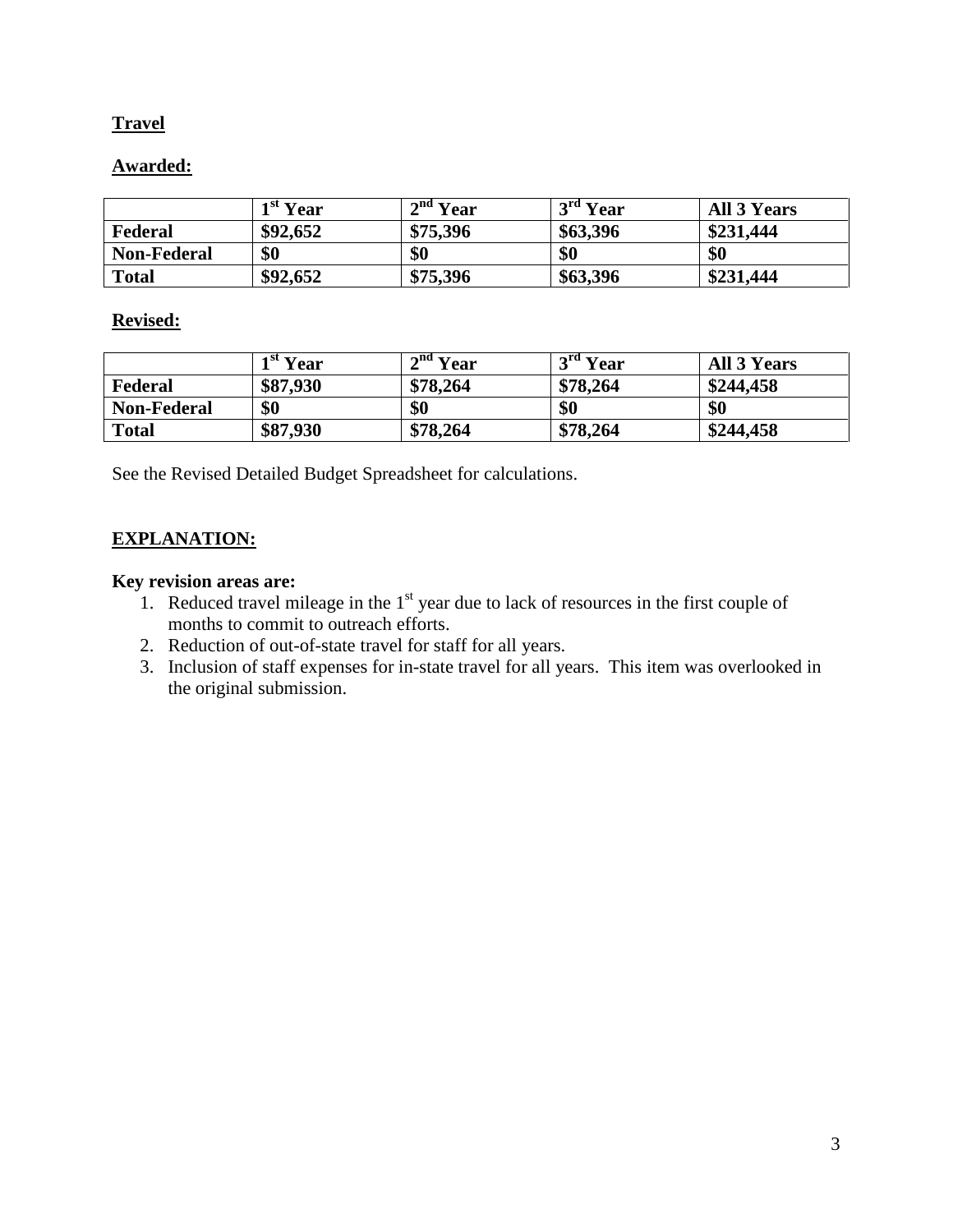# **Equipment**

## **Awarded:**

|                    | $\overline{ }$ <sup>st</sup> Year | $\mathbf{a}^{\text{nd}}$ Year | $\mathbf{r}^{\text{rd}}$ Year | <b>All 3 Years</b> |
|--------------------|-----------------------------------|-------------------------------|-------------------------------|--------------------|
| Federal            | \$0                               | \$0                           | \$0                           | \$0                |
| <b>Non-Federal</b> | \$0                               | \$0                           | \$0                           | \$0                |
| <b>Total</b>       | \$0                               | \$0                           | \$0                           | \$0                |

## **Revised:**

|                    | $\mathbf{r}$ <sup>st</sup> Year | $\mathbf{a}^{\text{nd}}$ Year | $\mathbf{r}^{\text{rd}}$ Year | <b>All 3 Years</b> |
|--------------------|---------------------------------|-------------------------------|-------------------------------|--------------------|
| Federal            | \$0                             | \$0                           | \$0                           | \$0                |
| <b>Non-Federal</b> | \$0                             | \$0                           | \$0                           | \$0                |
| <b>Total</b>       | \$0                             | \$0                           | \$0                           | \$0                |

See the Revised Detailed Budget Spreadsheet for calculations.

# **EXPLANATION:**

No Revision.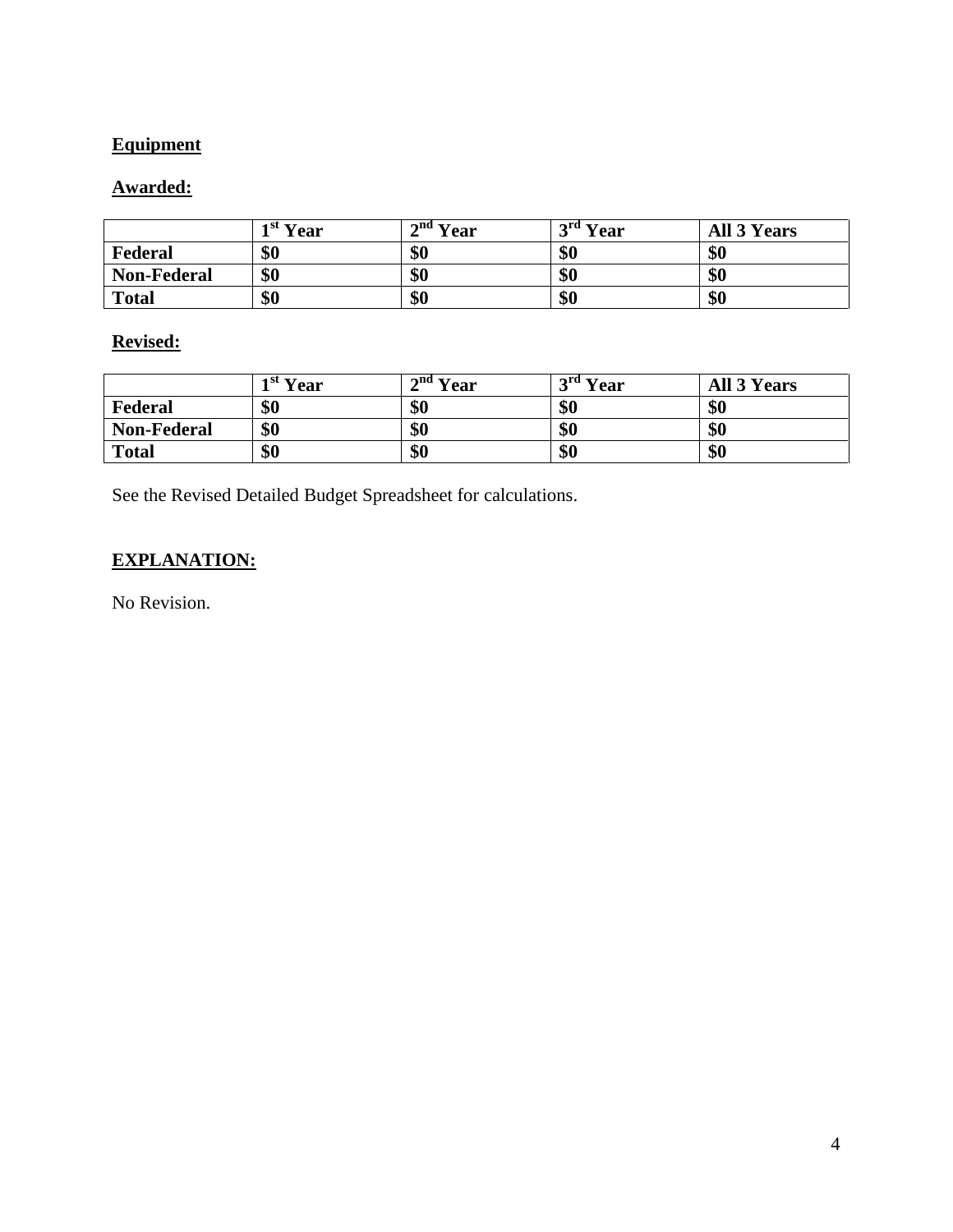## **Supplies**

## **Awarded:**

|                    | 1 <sup>st</sup> Year | 2 <sup>nd</sup> Year | $3rd$ Year | <b>All 3 Years</b> |
|--------------------|----------------------|----------------------|------------|--------------------|
| Federal            | \$2,880              | \$5,880              | \$2,880    | \$11,640           |
| <b>Non-Federal</b> | \$26,750             | \$11,800             | \$6,800    | \$45,350           |
| <b>Total</b>       | \$29,630             | \$17,680             | \$9,680    | \$56,990           |

## **Revised:**

|                    | 1 <sup>st</sup> Year | $\mathbf{a}^{\text{nd}}\overline{\mathbf{Y}}$ ear | $3rd$ Year | <b>All 3 Years</b> |
|--------------------|----------------------|---------------------------------------------------|------------|--------------------|
| Federal            | \$11,456             | \$9,280                                           | \$7,780    | \$28,516           |
| <b>Non-Federal</b> | \$19,990             | \$1,500                                           | \$1,500    | \$22,990           |
| <b>Total</b>       | \$31,440             | \$10,780                                          | \$9,280    | \$51,506           |

See the Revised Detailed Budget Spreadsheet for calculations.

## **EXPLANATION:**

- 1. Reduction in the amount of printing material for all years.
- 2. Re-allocation of federal and non-federal amounts.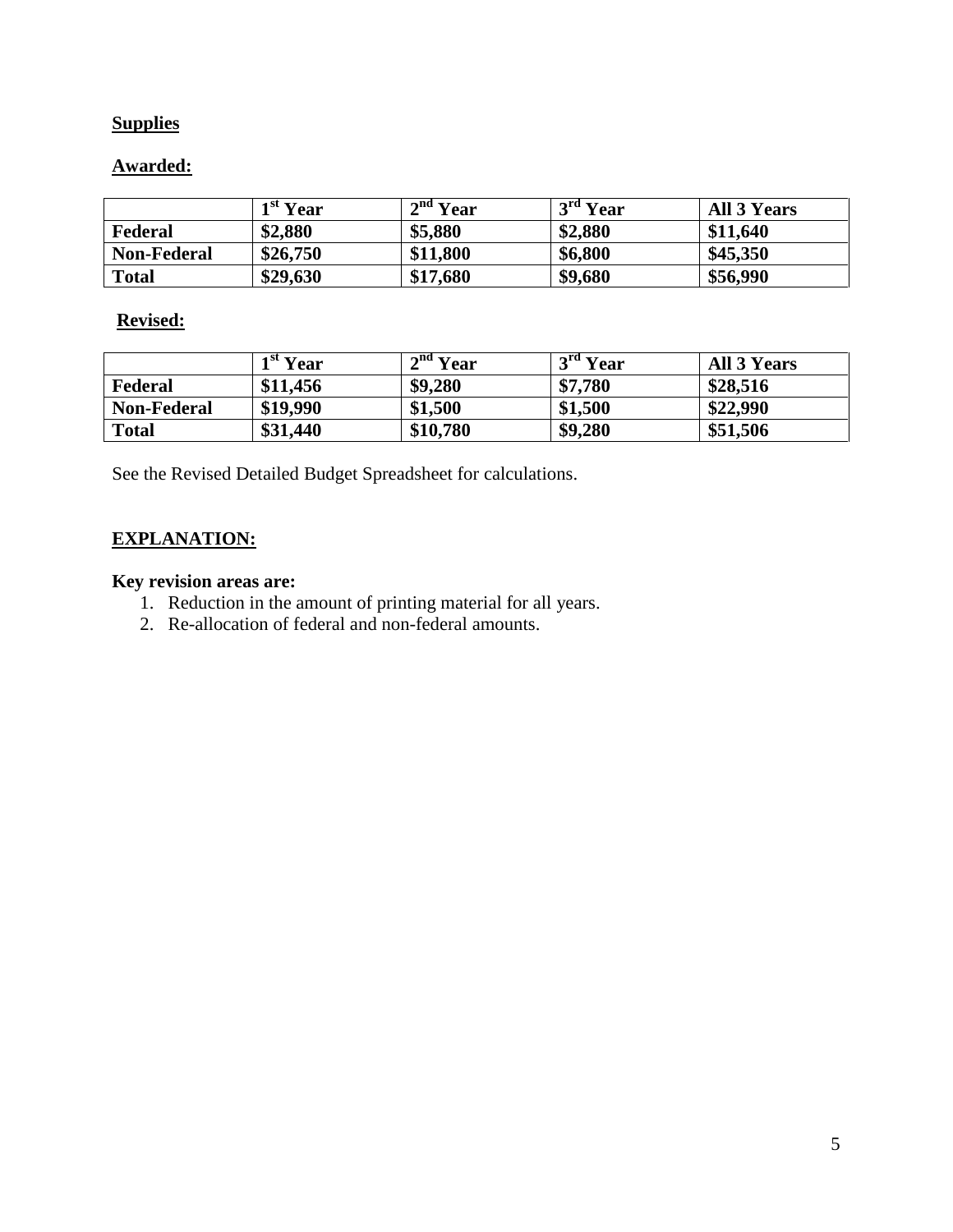## **Contractual Services**

## **Awarded:**

|                    | $\overline{Y}$ <sup>st</sup> $\overline{Y}$ ear | $\mathbf{a}^{\text{nd}}\mathbf{V}$ ear | $\mathbf{r}$ <sup>rd</sup> Year | <b>All 3 Years</b> |
|--------------------|-------------------------------------------------|----------------------------------------|---------------------------------|--------------------|
| Federal            | \$0                                             | \$225,000                              | \$225,000                       | \$450,000          |
| <b>Non-Federal</b> | \$0                                             | \$0                                    | \$0                             | \$0                |
| <b>Total</b>       | \$0                                             | \$225,000                              | \$225,000                       | \$450,000          |

#### **Revised:**

|                    | 1 <sup>st</sup> Year | 2 <sup>nd</sup> Year | $3rd$ Year | <b>All 3 Years</b> |
|--------------------|----------------------|----------------------|------------|--------------------|
| Federal            | \$5,500              | \$440,000            | \$440,000  | \$885,500          |
| <b>Non-Federal</b> | \$0                  | \$255,000            | \$255,000  | \$510,000          |
| <b>Total</b>       | \$5,500              | \$695,000            | \$695,000  | \$1,395,500        |

See the Revised Detailed Budget Spreadsheet for calculations.

## **EXPLANATION:**

- 1. The overall need for contractual services was significantly underestimated in the original submission. It is true, that the data gathering guidelines for years  $2 \& 3$  have not been provided to the states yet, but it will be safe to assume that the scope will be more significant in volume, time and possibly complexity. So the projected expenditures have increased significantly. If it turns out that our projections are over-estimated, we plan to return any unused funds in this category.
- 2. A small amount of contractual service is needed for the first year to assist the project staff with GIS related activities as we map the state for our regional workshops.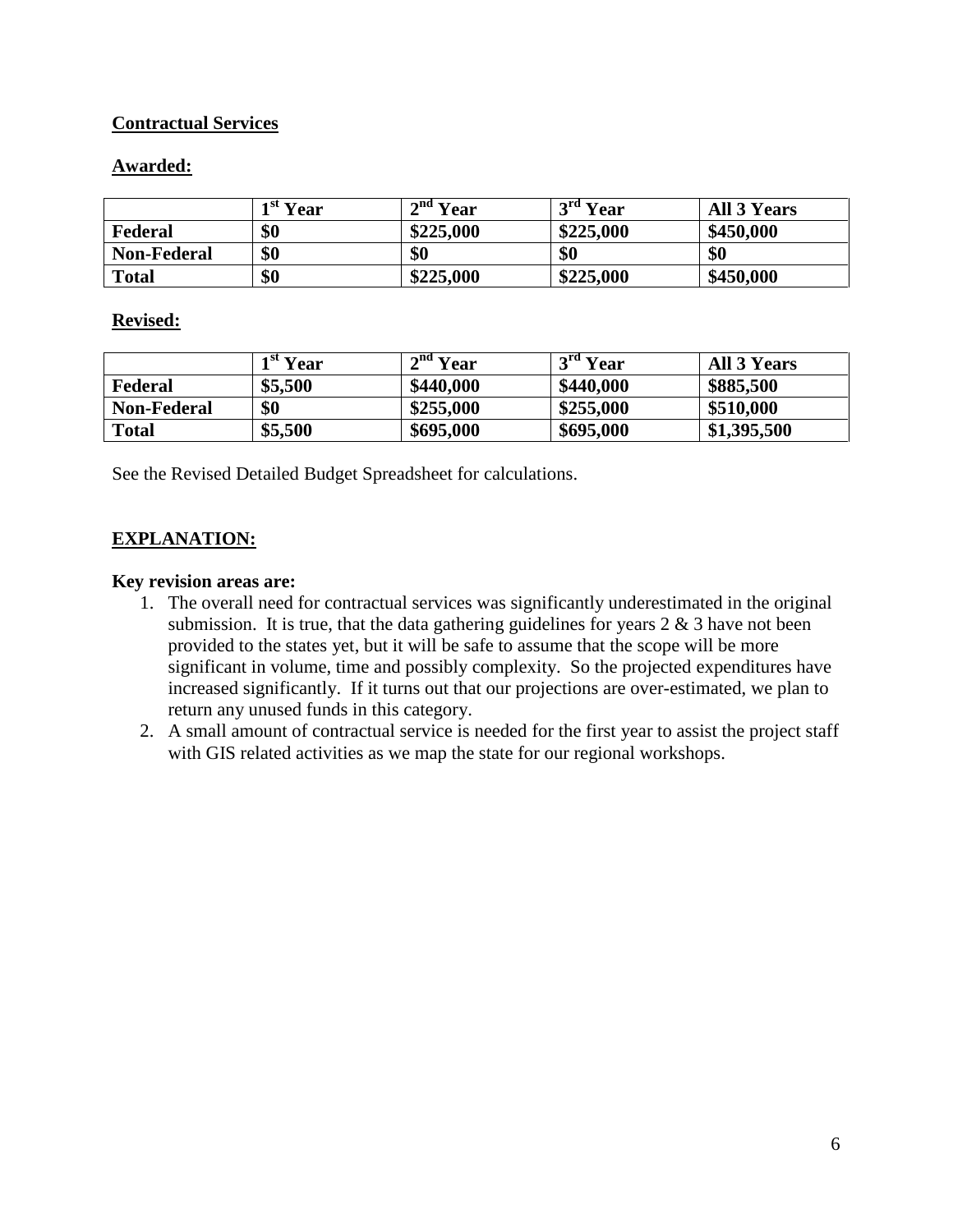# **Construction**

# **Awarded:**

|                    | $\overline{ }$ <sup>st</sup> Year | $\mathbf{a}^{\text{nd}}$ Year | $\bm{\gamma}$ rd<br>Year<br>ັ | <b>All 3 Years</b> |
|--------------------|-----------------------------------|-------------------------------|-------------------------------|--------------------|
| Federal            | \$0                               | \$0                           | \$0                           | \$0                |
| <b>Non-Federal</b> | \$0                               | \$0                           | \$0                           | \$0                |
| <b>Total</b>       | \$0                               | \$0                           | \$0                           | \$0                |

## **Revised:**

|                    | $\rightarrow$ <sup>st</sup> Year | $\mathbf{a}^{\text{nd}}$ Year | $\mathbf{r}^{\text{ref}}$ Year | <b>All 3 Years</b> |
|--------------------|----------------------------------|-------------------------------|--------------------------------|--------------------|
| Federal            | \$0                              | \$0                           | \$0                            | \$0                |
| <b>Non-Federal</b> | \$0                              | \$0                           | \$0                            | \$0                |
| <b>Total</b>       | \$0                              | \$0                           | \$0                            | \$0                |

See the Revised Detailed Budget Spreadsheet for calculations.

# **EXPLANATION:**

No Revision.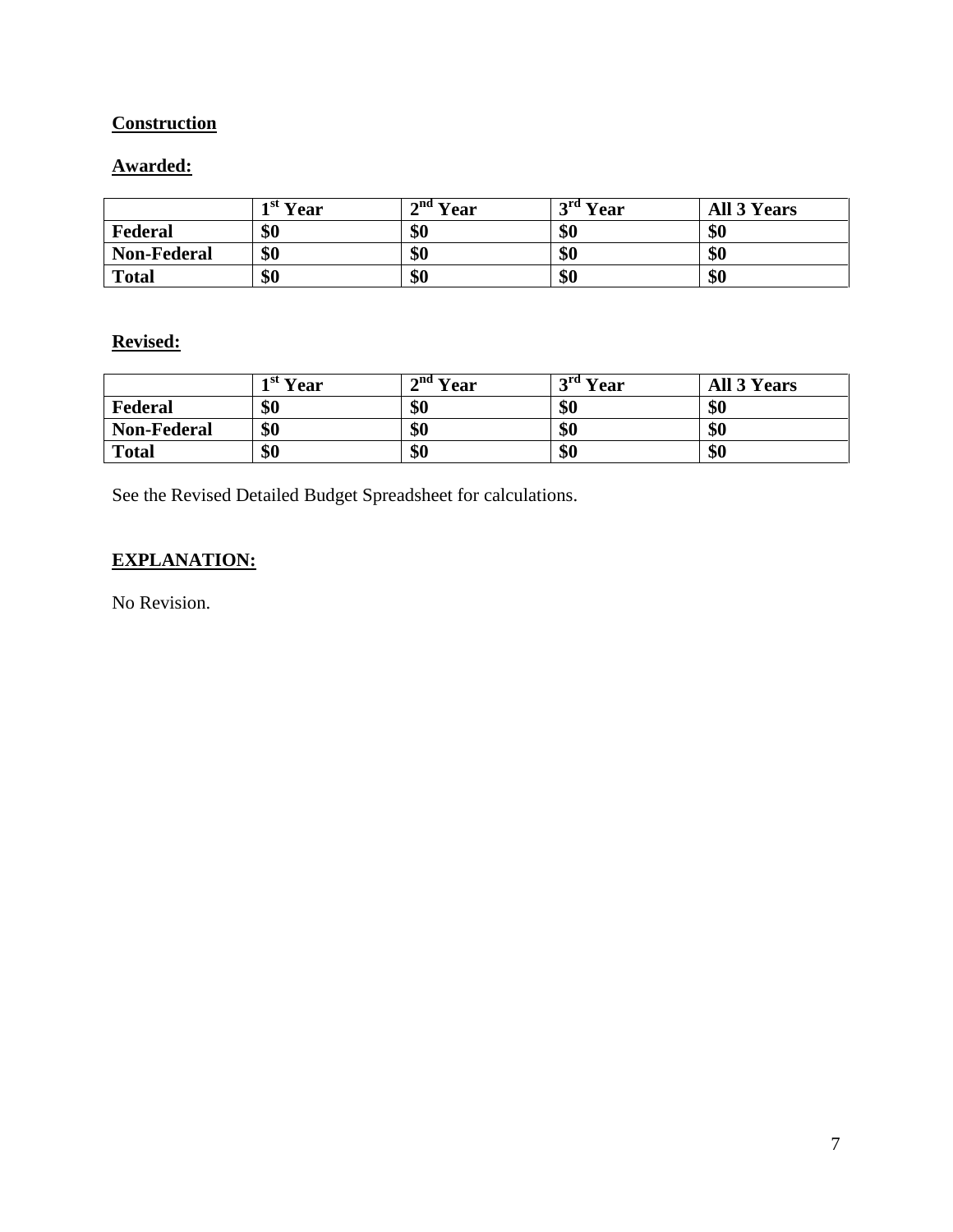#### **Other**

## **Awarded:**

|                    | 1 <sup>st</sup> Year | 2 <sup>nd</sup> Year | $3rd$ Year | All 3 Years |
|--------------------|----------------------|----------------------|------------|-------------|
| Federal            | \$71,900             | \$77,600             | \$67,600   | \$217,100   |
| <b>Non-Federal</b> | \$213,589            | \$221,972            | \$228,668  | \$664,229   |
| <b>Total</b>       | \$285,489            | \$299,572            | \$296,268  | \$881,329   |

#### **Revised:**

|                    | 1 <sup>st</sup> Year | $\mathbf{r}^{\text{nd}}$ $\overline{\mathbf{Y}}$ ear | $3rd$ Year | <b>All 3 Years</b> |
|--------------------|----------------------|------------------------------------------------------|------------|--------------------|
| Federal            | \$31,774             | \$30,498                                             | \$31,056   | \$93,328           |
| <b>Non-Federal</b> | \$58,696             | \$59,100                                             | \$59,100   | \$176,896          |
| <b>Total</b>       | \$90,470             | \$89,598                                             | \$90,156   | \$270,224          |

See the Revised Detailed Budget Spreadsheet for calculations.

## **EXPLANATION:**

- 1. A significant calculation error was caught in the amounts of the Office Lease for all years. The amount provided was the actual annual estimate, rather than the monthly estimate. In our original calculations we incorrectly multiplied by 12 for all years, which created a significant discrepancy in our numbers for the Office Lease.
- 2. Cost for the office furniture was not captured in our original submission.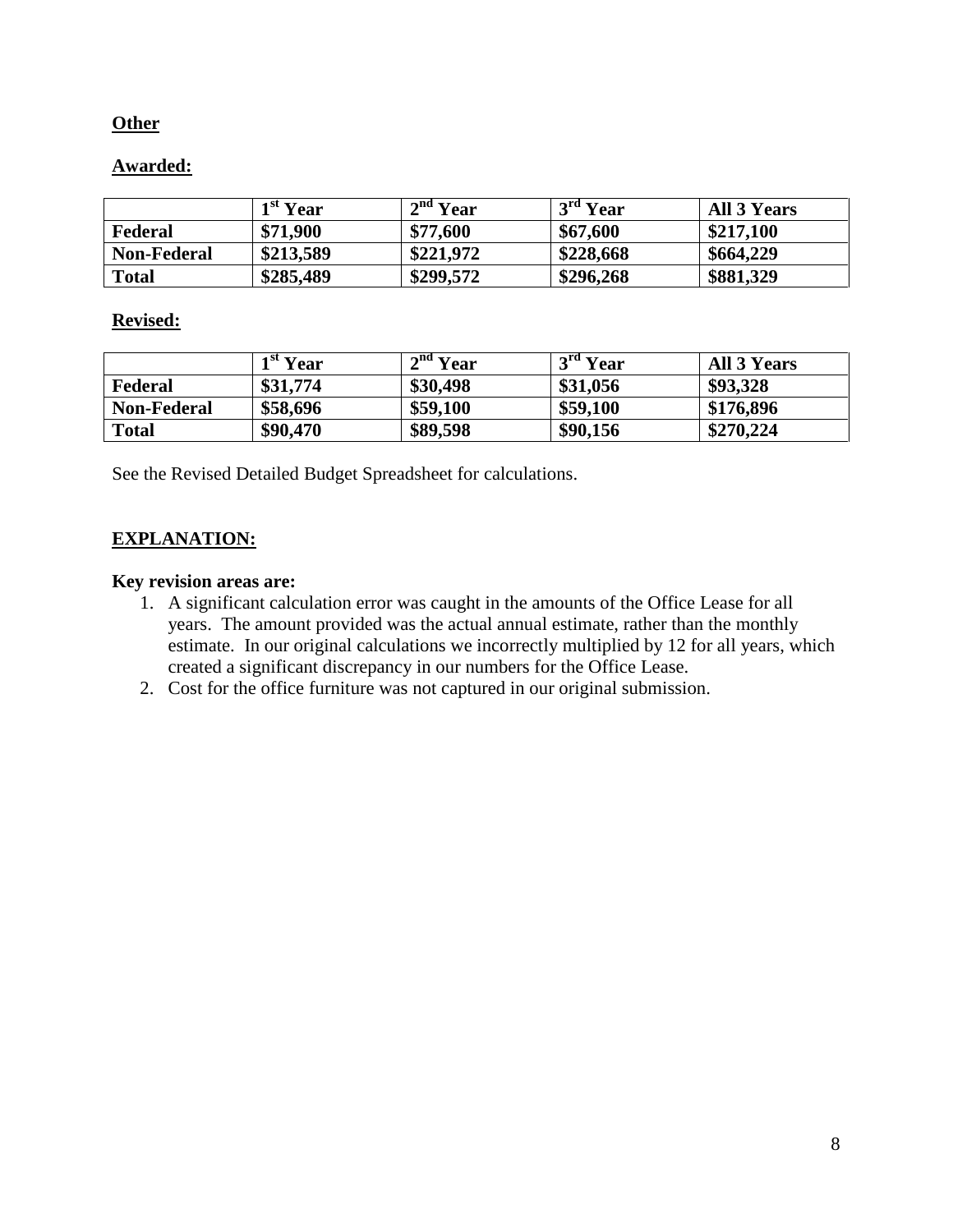#### **BUDGET INFORMATION - Non-Construction Programs**

|                        | <b>Grant Program</b><br><b>Function or</b> | <b>Catalog of Federal</b><br><b>Domestic Assistance</b> | <b>Estimated Unobligated Funds</b> |                    |                          | <b>New or Revised Budget</b> |              |  |  |  |
|------------------------|--------------------------------------------|---------------------------------------------------------|------------------------------------|--------------------|--------------------------|------------------------------|--------------|--|--|--|
| <b>Activity</b><br>(a) |                                            | Number<br>(b)                                           | Federal<br>(c)                     | Non-Federal<br>(d) | Federal<br>(e)           | Non-Federal<br>(f)           | Total<br>(g) |  |  |  |
|                        | 1. State and Local<br>Implementation Grant | 11.549                                                  | \$                                 | S                  | 3,203,088.00 \$<br>l\$   | 807,584.00 \$                | 4,010,672.00 |  |  |  |
| 2.                     |                                            |                                                         |                                    |                    |                          |                              |              |  |  |  |
| 3.                     |                                            |                                                         |                                    |                    |                          |                              |              |  |  |  |
| 4.                     |                                            |                                                         |                                    |                    |                          |                              |              |  |  |  |
| 5.                     | <b>Totals</b>                              |                                                         | \$                                 | <sup>5</sup>       | l\$<br>$3,203,088.00$ \$ | 807,584.00 \$                | 4,010,672.00 |  |  |  |

#### **SECTION A - BUDGET SUMMARY**

Standard Form 424A (Rev. 7-97) Prescribed by OMB (Circular A -102) Page 1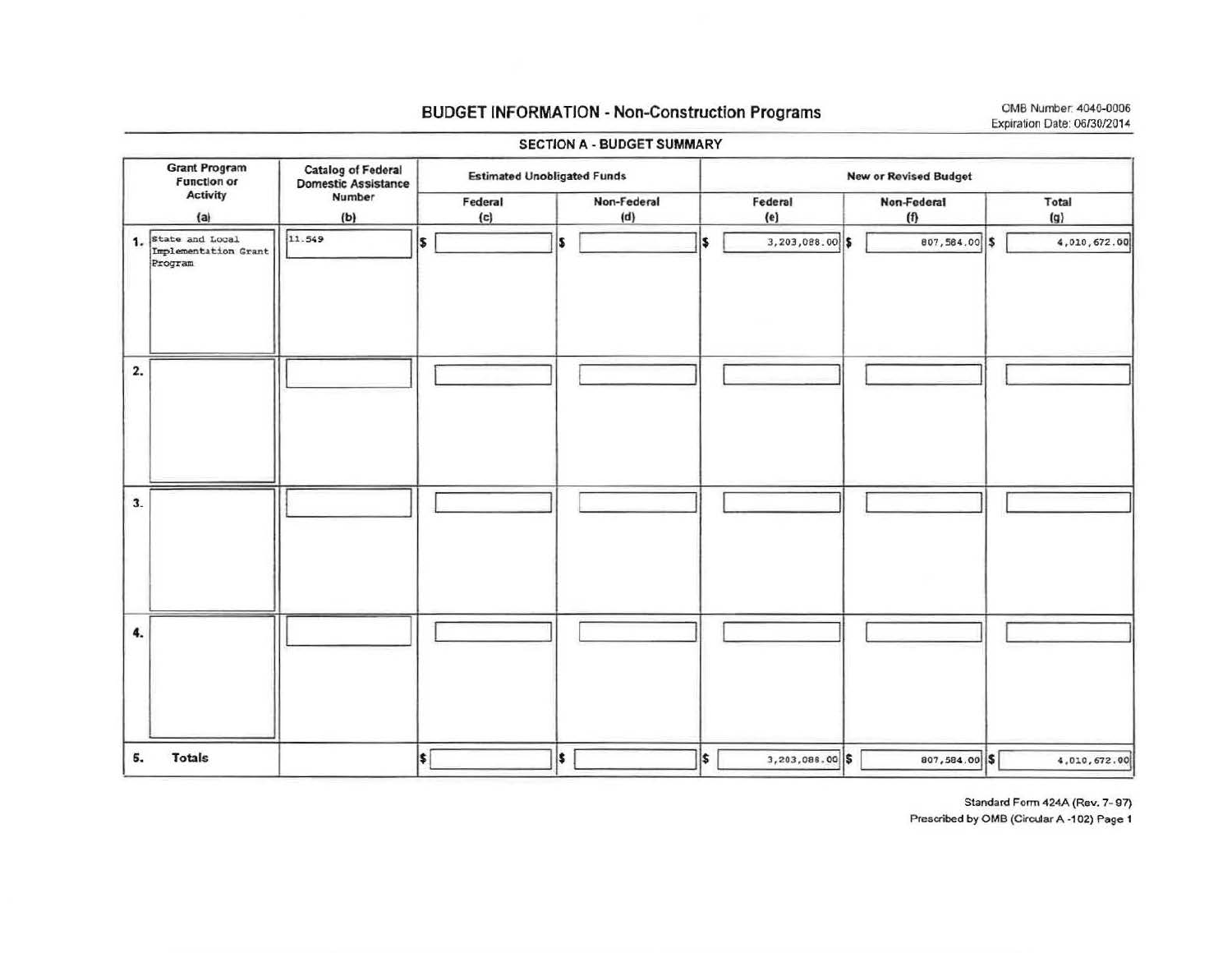#### **SECTION B - BUDGET CATEGORIES**

| 6. Object Class Categories             |                |                                         |     |                             |     | GRANT PROGRAM, FUNCTION OR ACTIVITY |     |                             | Total        |
|----------------------------------------|----------------|-----------------------------------------|-----|-----------------------------|-----|-------------------------------------|-----|-----------------------------|--------------|
|                                        | (1)<br>Program | State and Local<br>Implementation Grant | (2) | $\vert x \rangle / \Lambda$ | (3) |                                     | (4) |                             | (5)          |
| a. Personnel                           | \$.            | 1,591,758.00 \$                         |     | $0.00$ $S$                  |     |                                     | \$  | \$                          | 1,591,758.00 |
| <b>b. Fringe Benefits</b>              |                | 457,226.00                              |     | 0.00                        |     |                                     |     |                             | 457,226.00   |
| c. Travel                              |                | 244, 458.00                             |     | 0.00                        |     |                                     |     |                             | 244,458.00   |
| d. Equipment                           |                | 0.00                                    |     | 0.00                        |     |                                     |     |                             |              |
| e. Supplies                            |                | 51,506.00                               |     | 0.00                        |     |                                     |     |                             | 51,506.00    |
| f. Contractual                         |                | 1,395,500.00                            |     | 0.00                        |     |                                     |     |                             | 1,395,500.00 |
| g. Construction                        |                | 0.00                                    |     | 0.00                        |     |                                     |     |                             |              |
| h. Other                               |                | 270,224.00                              |     | 0.00                        |     |                                     |     |                             | 270,224.00   |
| i. Total Direct Charges (sum of 6a-6h) |                | 4,010,672.00                            |     | 0.00                        |     |                                     |     | \$ſ                         | 4,010,672.00 |
| j. Indirect Charges                    |                |                                         |     |                             |     |                                     |     | \$ļ                         |              |
| k. TOTALS (sum of 6I and 6j)           | \$             | 4,010,672.00 \$                         |     | $0.00$ \$                   |     |                                     | \$  | \$                          | 4,010,672.00 |
| 7. Program Income                      | \$             |                                         | I\$ |                             | \$  |                                     | l\$ | $\left  \mathbf{s} \right $ |              |

**Authorized for Local Reproduction** 

Standard Form 424A (Rev. 7- 97) Prescribed by OMB (Circular A-102) Page 1A